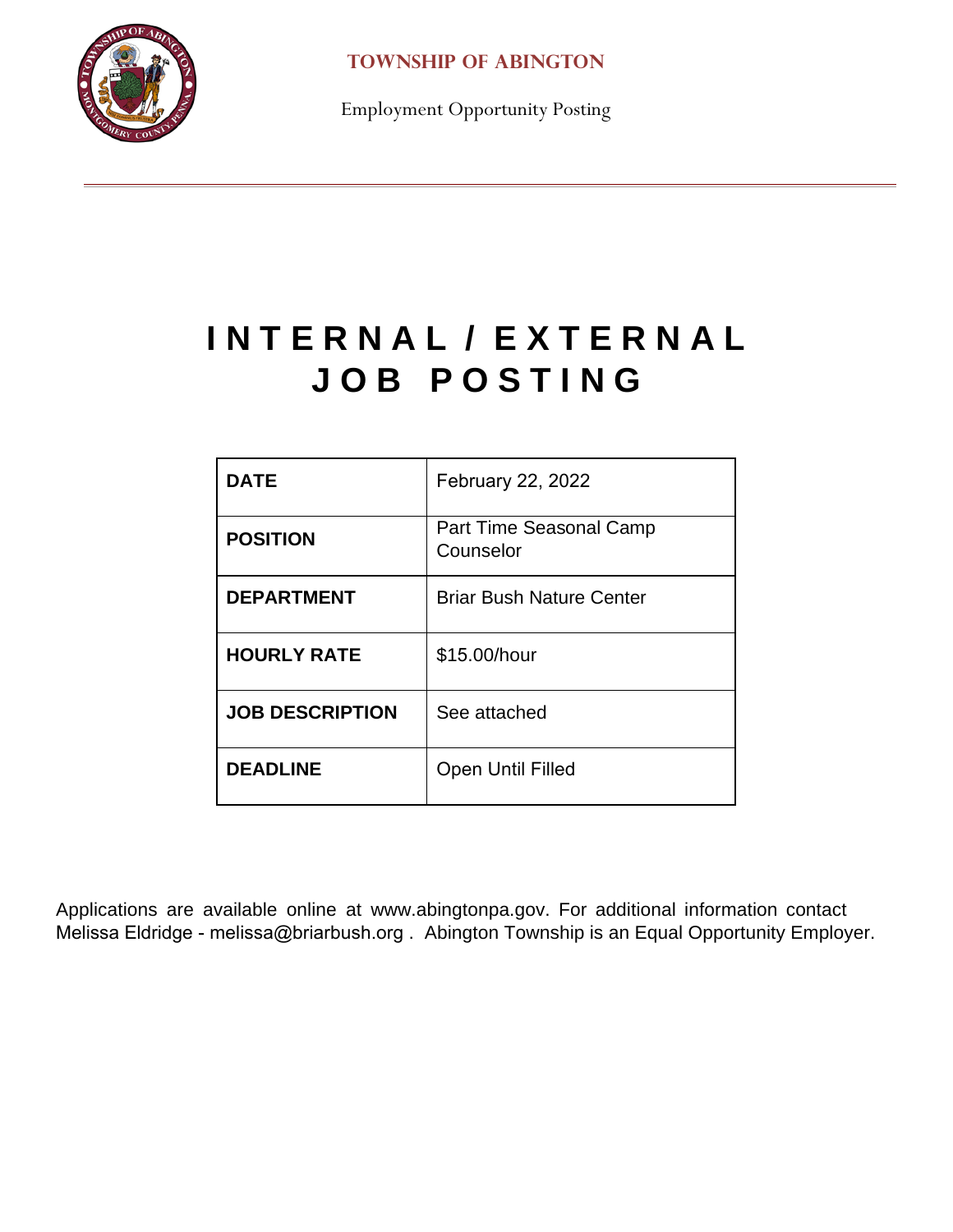## **TOWNSHIP OF ABINGTON**

Job Description

| Department: Parks & Recreation/Briar Bush Nature Center |
|---------------------------------------------------------|
| Position: Camp Counselor - PT - Seasonal                |
| Classification: Part-Time -FLSA Non-Exempt              |
| Reports to: Director of Public Programs                 |
| Supervises: Camp Volunteers                             |

**Purpose:** The primary purpose of this position is to teach children in an outdoor setting; inspire people of all ages and backgrounds to explore and protect nature; encourage curiosity and scientific inquiry. The scope of work includes a variety of technical and administrative services that allows the Nature Center to function well, and to provide residents, business owners, and visitors with quality public service. All work is completed in accordance with the ordinances and other laws of the Township and Commonwealth of Pennsylvania. Assignments and technical supervision is received through the Director of Briar Bush or a Supervisor.

**Tasks:** Interacts pleasantly with residents, customers and the general public; ability to provide skills assistance to participants; actively participate in all aspects of camp training; report to the Director of Public Programs (Supervisor) for all aspects of summer camp; plan and prepare environmental education lessons; cooperate with other staff regarding camp content and logistics; act as primary educator for a maximum of 5 campers ages 4-6 or a maximum of 8 campers ages 6-12 each day on a rotational basis with other staff; handle and use a variety of domesticated and non-releasable wildlife in camp programs; manage and evaluate teenage camp volunteers; communicate professionally with camp parents; keep necessary records for camp programming and management; maintain clean, organized camp spaces and equipment; perform other program duties, as needed.

Interacts with department employees, the public, governmental, and Township officials in a courteous and professional manner at all times; operates office equipment; other related duties as necessary to support the Parks and Recreation Department.

**Job Standards (Minimum qualifications needed to perform essential functions):** Ability to understand instructions; organize and prioritize work load efficiently and effectively; strong communication skills and attention to detail, able to follow directions. Strong computer skills; enthusiastic and self-motivated; be comfortable being the sole staff person on the premises when necessary; valid PA Driver's License preferred; handle personal and confidential information tactfully; work with others; good ability to communicate orally and in writing. Ability to work the following schedule: May 17, 2021 ideally through September 3, 2021, accommodations for school schedules may be possible. Work hours generally M-F, 9-5 for training and 8-4 for camp, though some weeks may vary. Employee must be able to pass a FBI, DHS ChildLine and PA State Police Criminal Background Checks and drug test.

This is light work requiring carrying up to 20 pounds occasionally; and up to 10 pounds frequently to move objects; work requires reaching at waist level, and performing fine manipulation frequently; standing, walking, lifting, bending, crouching, kneeling, reaching at all levels occasionally; vocal communication is required for expressing or exchanging ideas by means ofthe spoken word, and conveying detailed or important instructions to others accurately, loudly, or quickly; hearing is required to perceive information at normal spoken word levels,